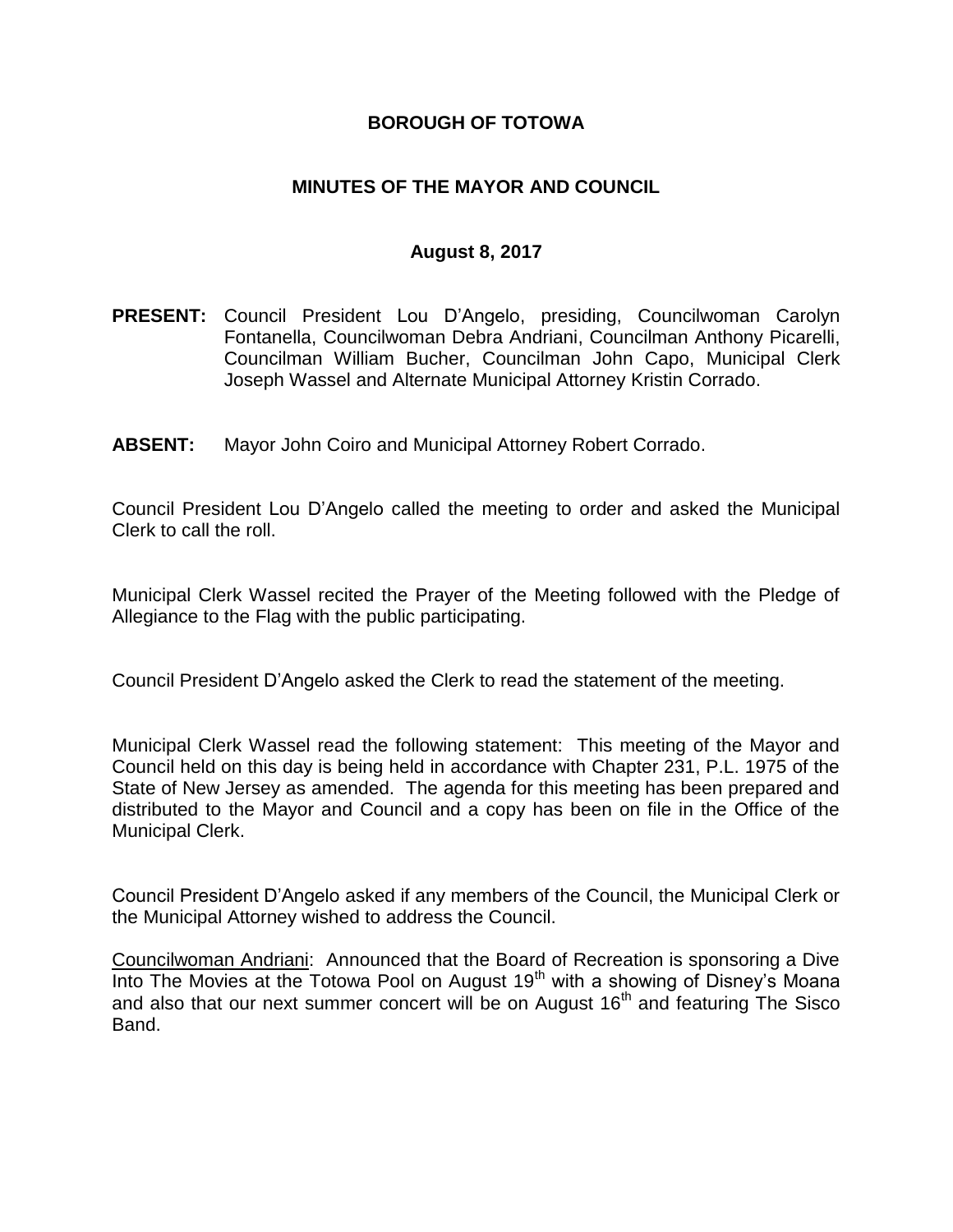### CITIZENS HEARD:

Mike Mahometa, 269 Lincoln Avenue: Said that he and his wife stopped by a recent concert and said it was fantastic.

There was a motion by Councilwoman Fontanella, seconded by Councilwoman Andriani to approve the Minutes of the Mayor and Council for the meeting of July 25, 2017. On roll call vote, all members of the Council present voted in the affirmative. Councilman Bucher abstained from the voting.

### COMMITTEE ON FINANCE:

There was a motion by Councilman Picarelli, seconded by Councilwoman Fontanella to approve Resolution No. 2017-17 for the payment of bills. On roll call vote, all members of the Council present voted in the affirmative.

There was a motion by Councilman Picarelli, seconded by Councilwoman Fontanella to approve the following resolution authorizing the Treasurer to issue refunds to various property owners pursuant to State Tax Court judgments. On roll call vote, all members of the Council present voted in the affirmative.

### RESOLUTION

WHEREAS, there has been a State Tax Court judgment to reduce the evaluation on the following.

NOW, THEREFORE, BE IT RESOLVED, that the Treasurer of the Borough of Totowa is authorized to refund this amount.

| <b>BLK</b> | LOT | <b>PROPERTY/OWNER</b>                       | <b>PAYABLE TO</b>                                                   | <b>YEAR</b>  | <b>FROM</b>            | <u>TO</u>              | <b>AMOUNT</b>             |
|------------|-----|---------------------------------------------|---------------------------------------------------------------------|--------------|------------------------|------------------------|---------------------------|
| 166.03     | 15  | 40 Commerce Way<br><b>Commercenter Rity</b> | Irwin Law Firm Trust Account                                        | 2014         | 5.816.200              | 5.145.000              | \$14,242.86               |
|            |     | C/O Mack- Cali                              | Mail To:<br>The Irwin Law Firm, P.A.<br>80 Main Street<br>Suite 410 | 2015<br>2016 | 5.816.200<br>5.816.200 | 5.311.000<br>5.563.000 | \$11,538.77<br>\$5,947.67 |
|            |     |                                             | West Orange, NJ 07052                                               |              |                        | <b>Total check</b>     | \$31.729.30               |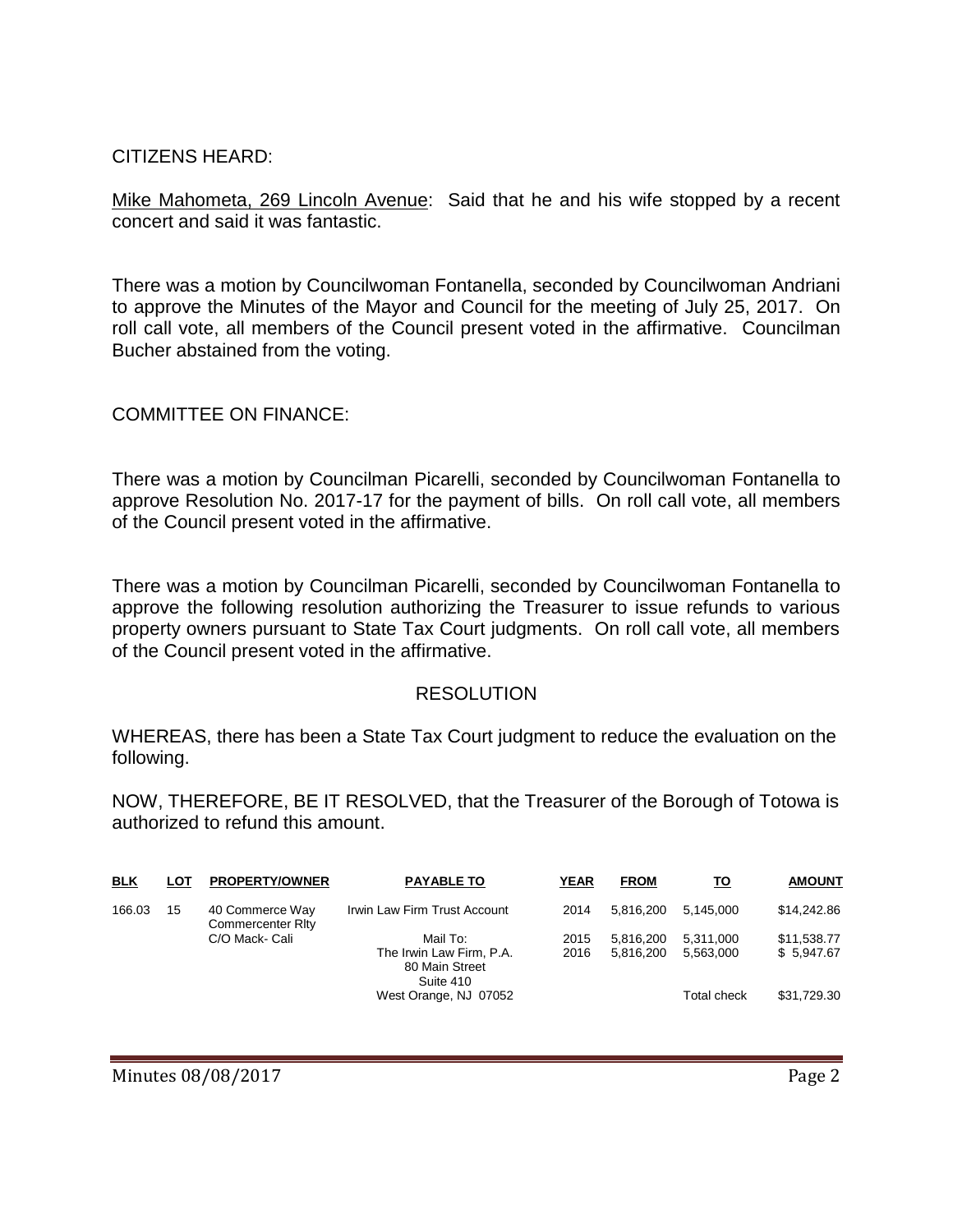There was a motion by Councilman Picarelli, seconded by Councilwoman Fontanella to approve the following resolution authorizing the Treasurer to issue checks for the redemption of Tax Sale Certificate #15-00007 for 264 Winifred Drive, Block 163, Lot 17. On roll call vote, all members of the Council present voted in the affirmative.

#### RESOLUTION

Certificate of Sale #15-00007 Block 163, Lot 17

Property: 264 Winifred Drive, Totowa, New Jersey Owner: Ronald Marthouse (seller) Buyer: LJC Holdings, LLC

WHEREAS, at the Municipal Tax Sale on October 22, 2015, a lien was sold on Block 163, Lot 17; and

WHEREAS, this lien known as Tax Sale Certificate #15-00007, was sold to US Bank Cust BV001 Trst & Crdtrs at 0% redemption fee and a premium of \$21,100; and

WHEREAS, Town Title Agency, LLC has effected redemption on behalf of the owner Ronald Marthouse, Tax Sale Certificate #15-00007, in the amount of \$25,969.90 as of 8/8/17.

NOW, THEREFORE, BE IT RESOLVED, that the Mayor and Council authorize the Treasurer to issue a check in the amount of \$25,969.90 payable to US Bank Cust BV001 Trst & Crdtrs for the redemption of Tax Sale Certificate #15-00007.

BE IT FURTHER RESOLVED that the Mayor and Council authorize the Treasurer to issue a check in the amount of \$21,100 (premium) to the aforementioned Lien Holder.

There was a motion by Councilman Picarelli, seconded by Councilwoman Fontanella to adopt the following Resolution Authorizing Extension Of Due Date For Payment Of 3<sup>rd</sup> Quarter 2017 Taxes. On roll call vote, all members of the Council present voted in the affirmative.

## RESOLUTION NO. 99-2017

## RESOLUTION AUTHORIZING EXTENSION OF DUE DATE FOR PAYMENT OF 3<sup>RD</sup> QUARTER 2017 TAXES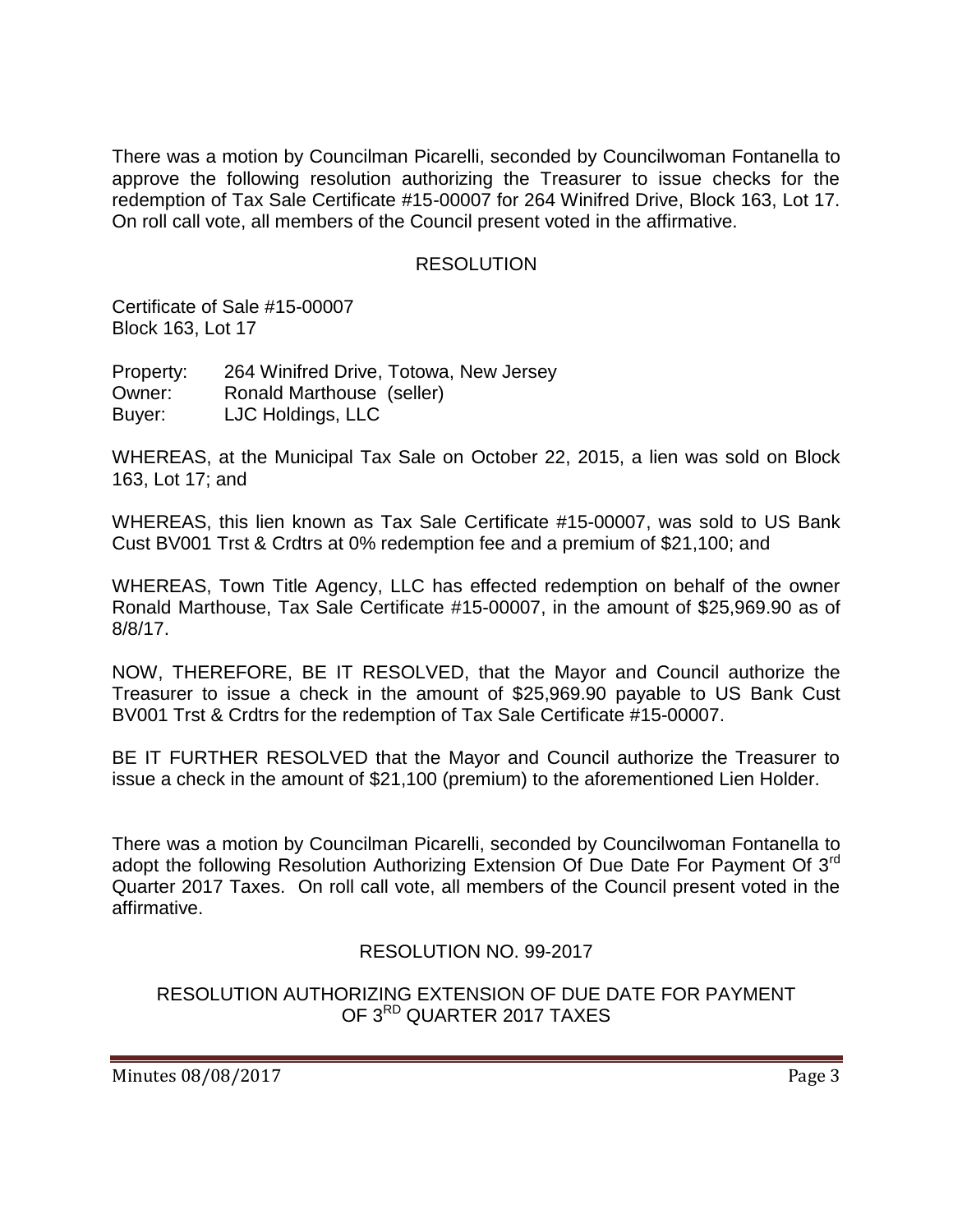WHEREAS, the third quarter tax payment is normally due on August 1, with a 10 day grace period; and

WHEREAS, the Borough of Totowa will not be able to print and mail out the 2017 final/2018 preliminary tax bills on time because of a delay; and

WHEREAS, the Borough of Totowa by law must allow the taxpayers a period of 25 days from the date of the mailing of the tax bill to make payment.

NOW, THEREFORE, BE IT RESOLVED, that the Mayor and Council do hereby extend the due date for the  $3<sup>rd</sup>$  quarter taxes to August 28, 2017 which is inclusive of the 10 day grace period.

BE IT FURTHER RESOLVED, that tax payments received after the extended grace period of August 28, 2017 will be charged interest back to the original due date of August 1, 2017 as required by law.

COMMITTEE ON PUBLIC SAFETY:

There was a motion by Councilwoman Fontanella, seconded by Councilman Bucher to approve grade increase for Patrolman Joseph Flynn, Patrolman Douglas Spinella and Patrolman Thomas Bevacqua from Grade 3 to Grade 2. On roll call vote, all members of the Council present voted in the affirmative.

After conferring with Police Chief Robert Coyle, reviewing the personnel files and upon the recommendation of the Committee, there was a motion by Councilwoman Fontanella, seconded by Councilman Bucher that Sergeant Carmen Veneziano be promoted to the rank of Lieutenant. On roll call vote, all members of the Council present voted in the affirmative.

### ACTING MAYOR'S APPOINTMENT

I, Acting Mayor Lou D'Angelo, with the advice and consent of the Council do hereby promote Sergeant Carmen Veneziano to the rank of Lieutenant in the Borough of Totowa Police Department, effective with the swearing in ceremony on August 22, 2017.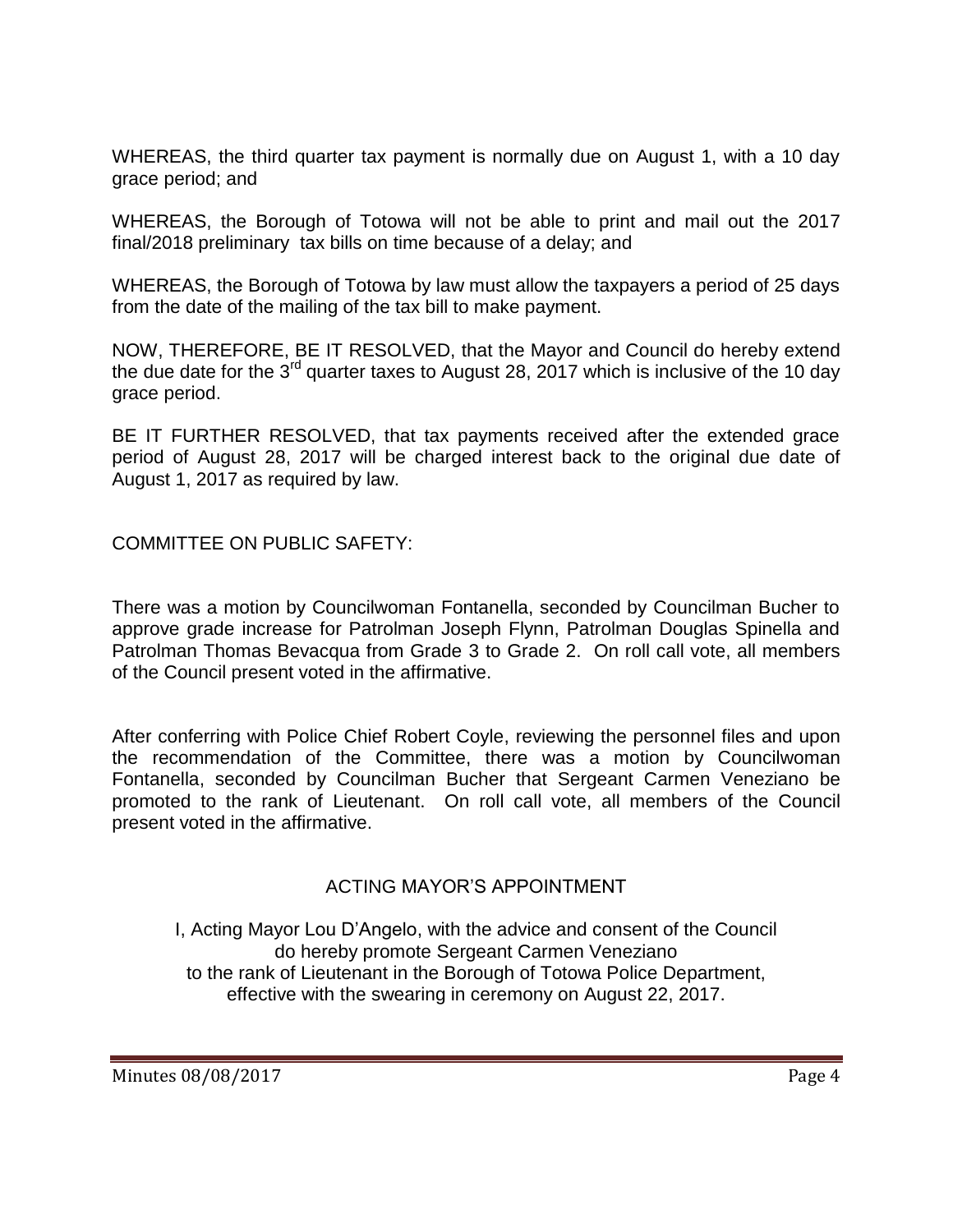There was a motion by Councilwoman Fontanella, seconded by Councilman Bucher to confirm the promotion. On roll call vote, all members of the Council present voted in the affirmative.

There was a motion by Councilwoman Fontanella, seconded by Councilman Bucher to approve payment of the annual contribution for 2017 to the Borough Of Totowa First Aid Squad, Inc. in the amount of \$15,000.00. On roll call vote, all members of the Council present voted in the affirmative.

## COMMITTEE ON PUBLIC WORKS:

There was a motion by Councilman Bucher, seconded by Councilman Capo to adopt the following resolution to go into closed session at the conclusion of the regular agenda to discuss a personnel item. On roll call vote, all members of the Council present voted in the affirmative.

## RESOLUTION NO. 100-2017

WHEREAS, pursuant to N.J.S.A. 10:4 et seq. the Open Public Meetings Act, the Governing Body of a municipality may exclude the public from a portion of a meeting; and

WHEREAS, prior to the exclusion of the public from a portion of the meeting the Governing Body shall first adopt a resolution at a meeting to which the public shall be admitted; and

WHEREAS, pursuant to N.J.S.A. 10:4-12 b.(8) the Governing Body of a municipality may exclude the public from that portion of a meeting in which the Governing Body discusses personnel items.

NOW, THEREFORE, BE IT RESOLVED, by the Mayor and Council of the Borough of Totowa that they go into Executive session to discuss personnel items(s) at the conclusion of the regular meeting's agenda.

BE IT FURTHER RESOLVED, that the matters discussed in Executive session will be made public upon the resolution of the personnel items(s) discussed.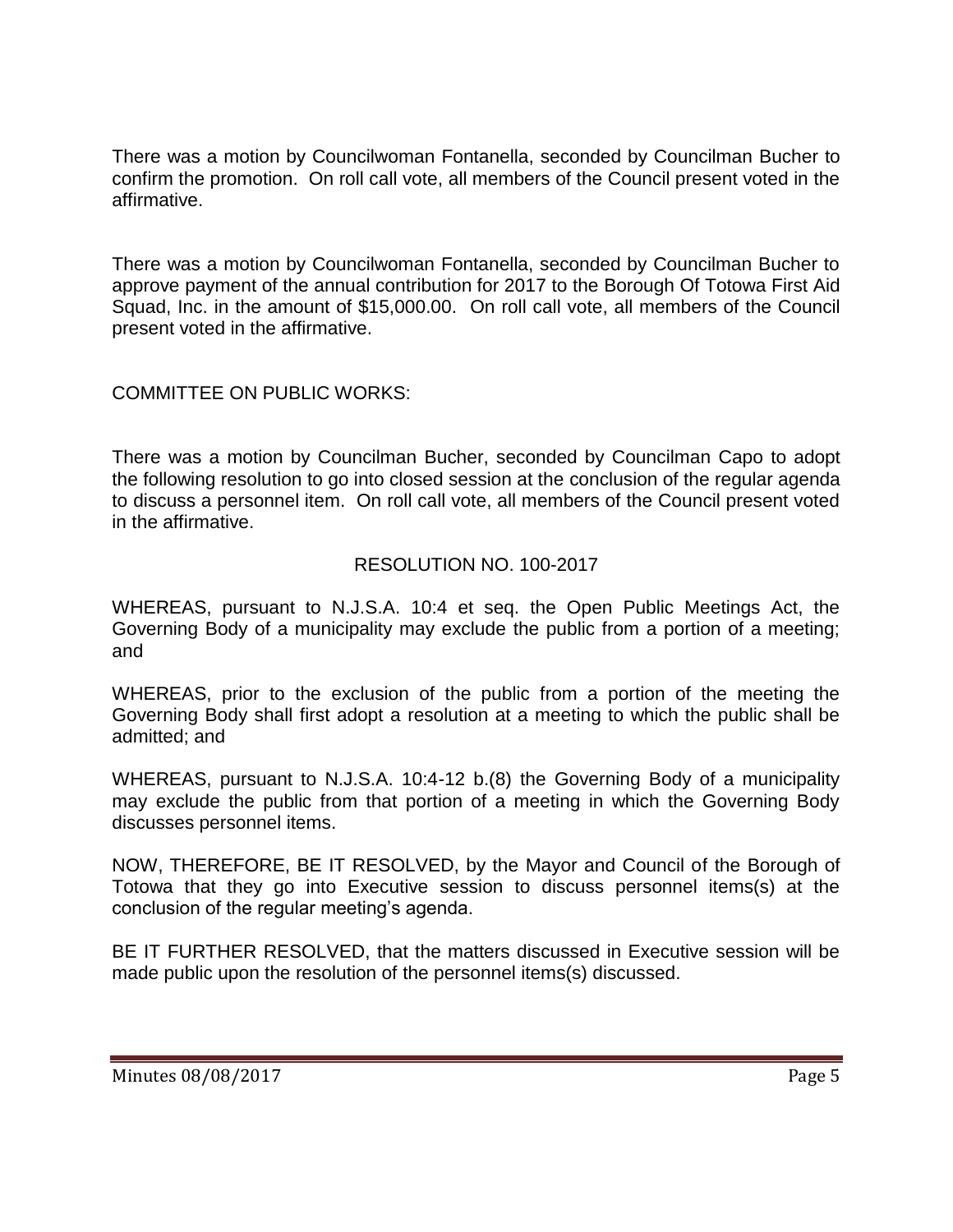There was a motion by Councilman Bucher, seconded by Councilman Capo to adopt the following Resolution Authorizing Professional Engineering Services For The 2017 Road Program. On roll call vote, all members of the Council present voted in the affirmative.

## RESOLUTION NO. 101-2017

### RESOLUTION AUTHORIZING PROFESSIONAL ENGINEERING SERVICES FOR THE 2017 ROAD PROGRAM

WHEREAS, the Mayor and Council of the Borough of Totowa desire to retain the services of a professional engineering firm to provide design services, prepare bid documents, assist in the bidding process and supervise construction of the 2017 Road Program; and

WHEREAS, the Road Resurfacing Program calls for improvements to sections of Greene Avenue, Carroll Place, Knollwood Road, Craig Court and Heritage Court; and

WHEREAS, Richard A. Alaimo Engineering Associates has submitted a proposal dated August 2, 2017 to provide the design, bid assistance and construction supervision services for the roads selected at a cost not to exceed \$59,520.00, a copy of which is on file in the office of the Borough of Totowa Municipal Clerk; and

WHEREAS, the Mayor and Council of the Borough of Totowa on August 8, 2017 did examine the proposal submitted by Richard A. Alaimo Engineering Associates; and

WHEREAS, pursuant to the applicable New Jersey State laws, these professional services may be awarded without public bidding.

NOW, THEREFORE, BE IT RESOLVED, that the Mayor and Council of the Borough of Totowa do hereby accept the proposal submitted by Richard A. Alaimo Engineering Associates for professional engineering services for the 2017 Road Program in the amount of \$59,520.00.

BE IT FURTHER RESOLVED, that the Mayor and Council of the Borough of Totowa do hereby authorize Richard A. Alaimo Engineering Associates to perform the professional services as set forth in their proposal.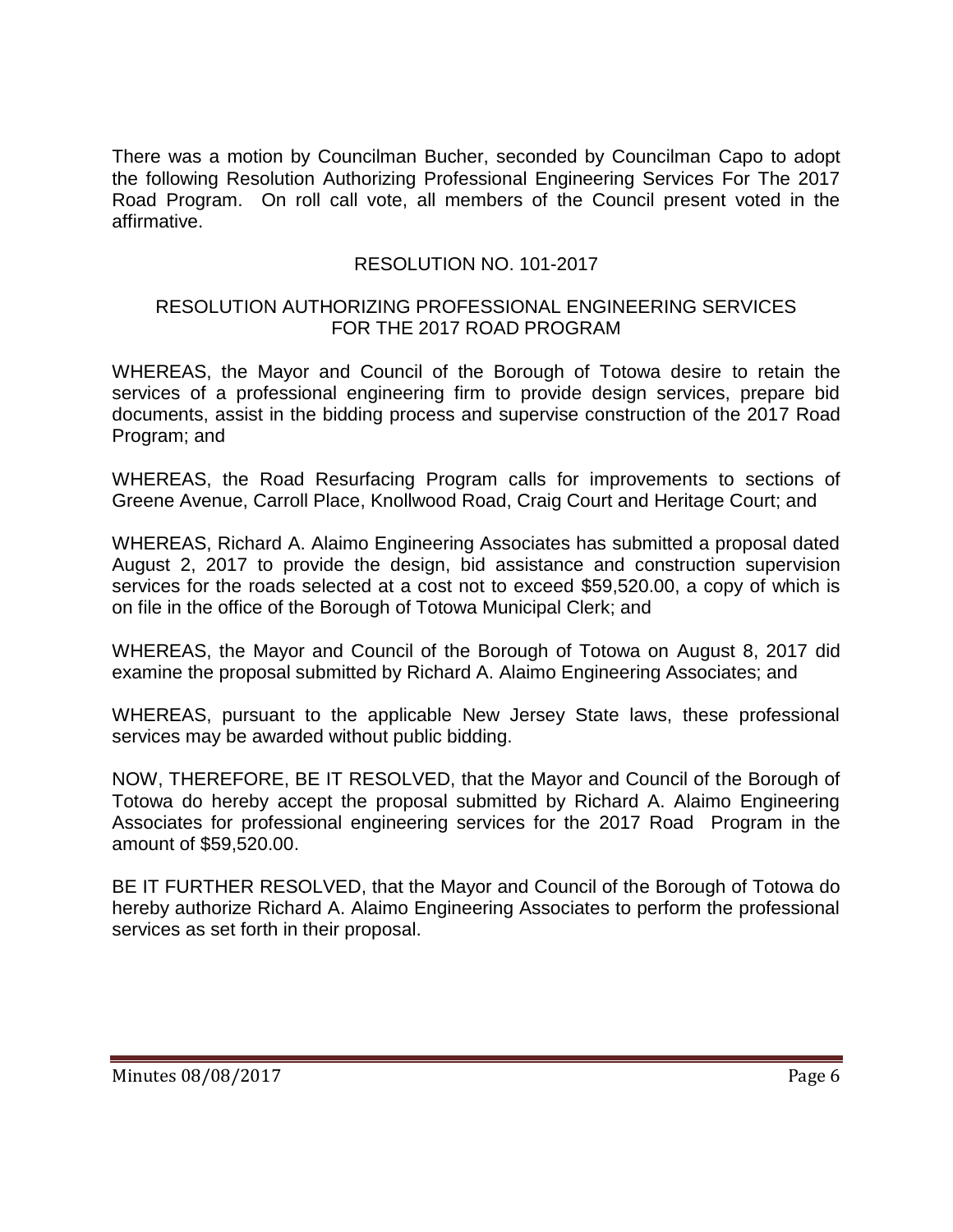There was a motion by Councilman Bucher, seconded by Councilman Capo to approve Change Order No. 1 for a net increase of \$14,870.80 and Payment Estimate No. 3 (Final) in the amount of \$54,284.19 to Midwest Construction, Inc. for the Hobart Place Improvements. On roll call vote, all members of the Council present voted in the affirmative.

## COMMITTEE ON ENGINEERING & PUBLIC PROPERTY:

A letter was received from American Legion Memorial Post No. 227 requesting permission to use the Municipal Parking Lot on Saturday, August 26, 2017 for their trip to Atlantic City. There was a motion by Councilwoman Fontanella, seconded by Councilwoman Andriani to grant permission. On roll call vote, all members of the Council present voted in the affirmative.

A letter was received from the Passaic Valley Elks #2111 requesting permission to have Fellner Place – in front of their premises – closed for parking for a fundraiser on Sunday, September 17, 2017. There was a motion by Councilwoman Fontanella, seconded by Councilwoman Andriani to grant permission. On roll call vote, all members of the Council present voted in the affirmative.

# STREET CLOSING AUTHORIZED BY THE ACTING MAYOR

Under the authority vested in me as Acting Mayor of the Borough of Totowa, County of Passaic, State of New Jersey, by virtue of N.J.S.A. 40A:60-3 and the Code of the Borough of Totowa Chapter No. 398-42, I, Acting Mayor Lou D'Angelo, do hereby order and direct that Fellner Place in front of Passaic Valley Elks Lodge #2111 – from parking lot to parking lot – be closed to vehicular traffic from 9:00 a.m. to 7:00 p.m. on Sunday, September 17, 2017. I further direct that proper signs and barriers be erected at both ends of the property lines and that the Totowa Police Department control and regulate, as well as enforce, this regulation.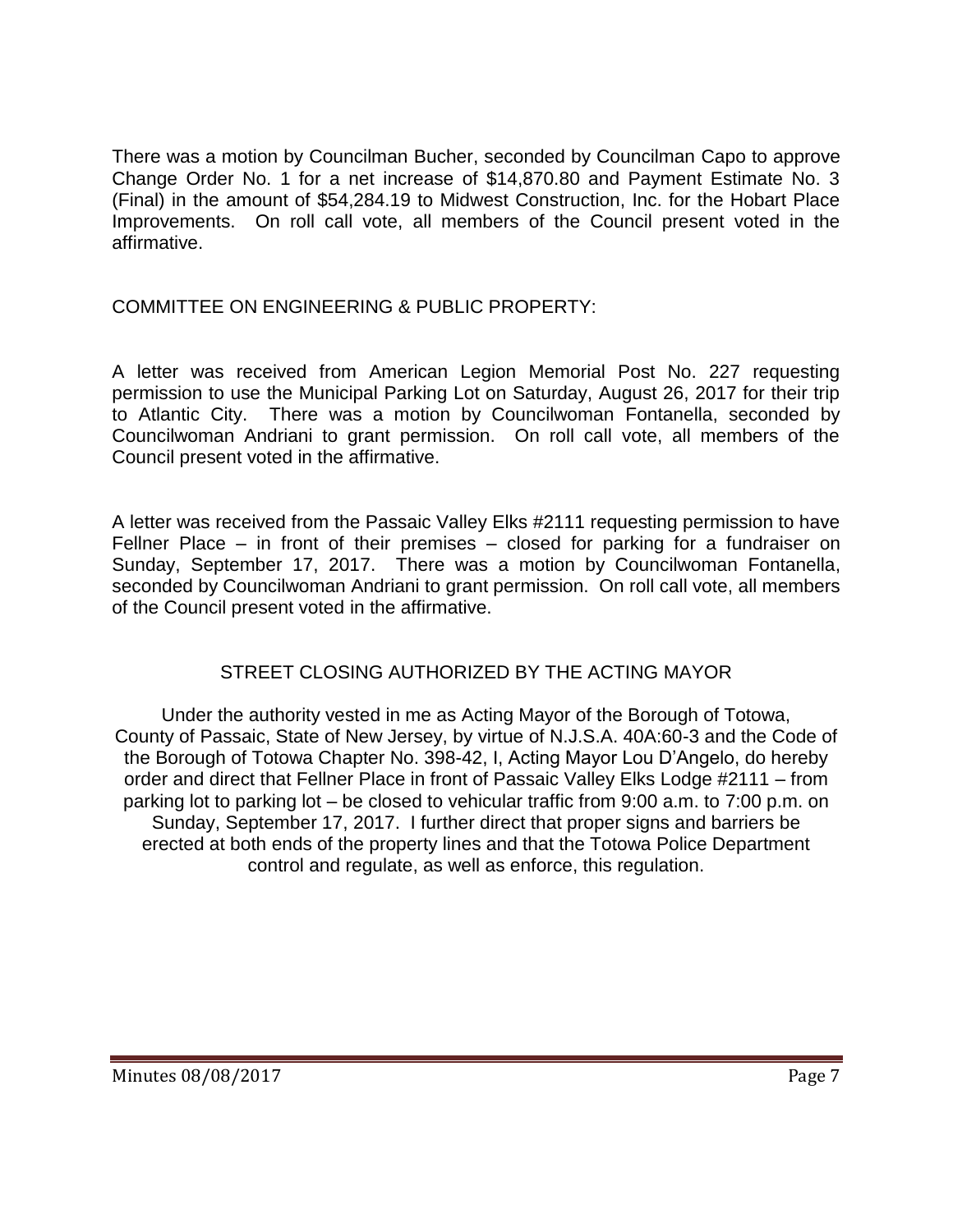## COMMITTEE ON LIAISON & INSPECTION:

There was a motion by Councilwoman Andriani, seconded by Councilman Bucher to approve Change Order No. 1 for a net of \$0.00 and Payment Estimate No. 2 (Final) in the amount of \$43,167.32 to Sita Construction Co., Inc. for the Tennis Court at Lincoln Fields. On roll call vote, all members of the Council present voted in the affirmative.

COMMITTEE ON LEGISLATION & ORDINANCES:

There was a motion by Councilman Capo, seconded by Councilman Picarelli to introduce on first reading and advertise for public hearing the following entitled ordinance. On roll call vote, all members of the Council present voted in the affirmative.

## **ORDINANCE NO. 08-2017**

### **BOND ORDINANCE PROVIDING FOR VARIOUS ROAD IMPROVEMENTS IN AND BY THE BOROUGH OF TOTOWA, IN THE COUNTY OF PASSAIC, NEW JERSEY, APPROPRIATING \$800,000 THEREFOR AND AUTHORIZING THE ISSUANCE OF \$365,000 BONDS OR NOTES OF THE BOROUGH TO FINANCE PART OF THE COST THEREOF**

There was a motion by Councilman Capo, seconded by Councilman Picarelli to introduce on first reading and advertise for public hearing the following entitled ordinance. On roll call vote, all members of the Council present voted in the affirmative.

## **ORDINANCE NO. 09-2017**

#### **BOND ORDINANCE PROVIDING FOR FURLER STREET WATER MAIN REPLACEMENT IN AND BY THE BOROUGH OF TOTOWA, IN THE COUNTY OF PASSAIC, NEW JERSEY, APPROPRIATING \$510,000 THEREFOR AND AUTHORIZING THE ISSUANCE OF \$510,000 BONDS OR NOTES OF THE BOROUGH TO FINANCE THE COST THEREOF**

There was a motion by Councilman Capo, seconded by Councilman Picarelli to approve the Supplemental Debt Statement. On roll call vote, all members of the Council present voted in the affirmative.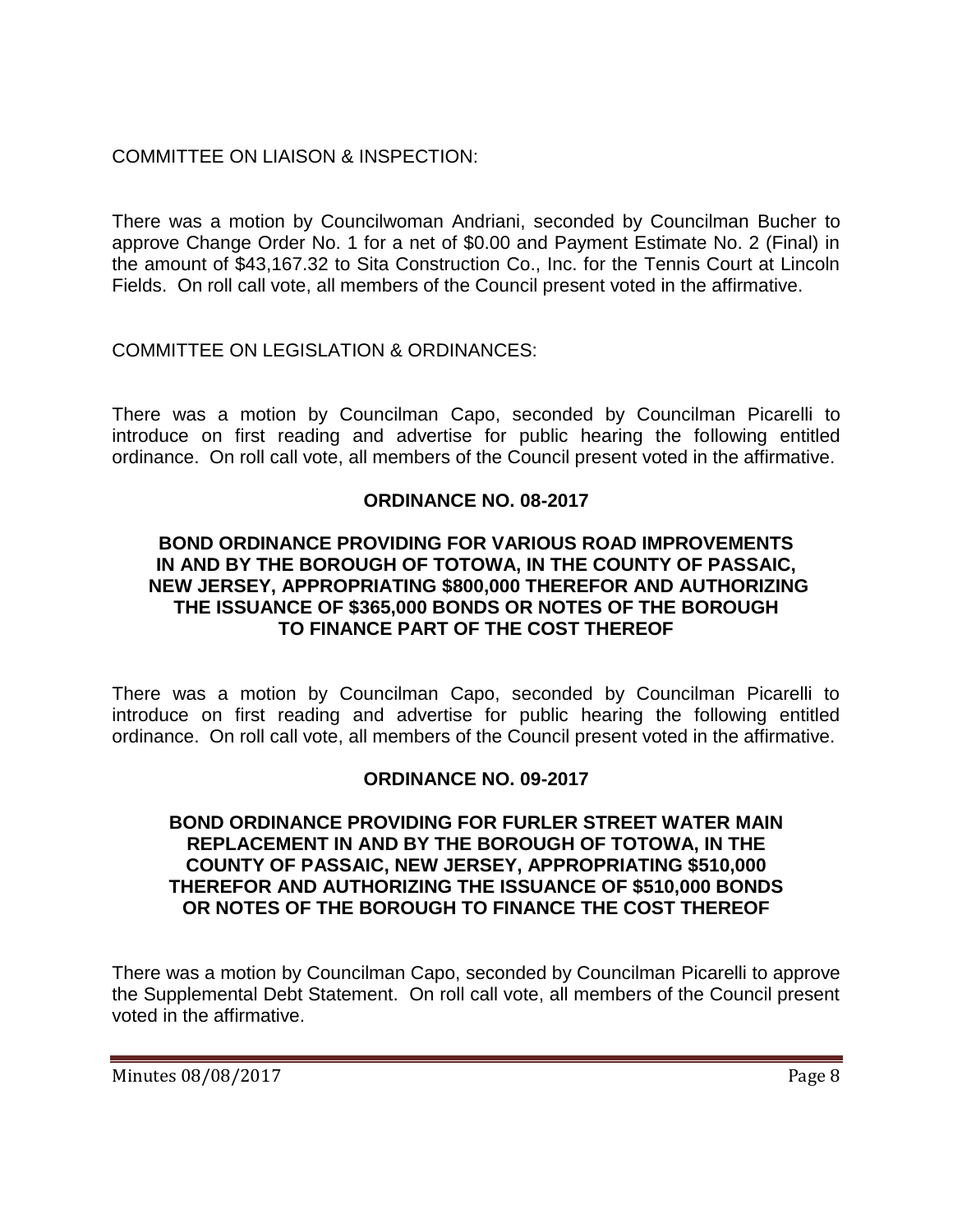There was a motion by Councilman Capo, seconded by Councilman Picarelli to approve the Capital Budget Amendment Resolution. On roll call vote, all members of the Council present voted in the affirmative.

There was a motion by Councilman Capo, seconded by Councilman Picarelli to introduce on first reading and advertise for public hearing the following entitled ordinance. On roll call vote, all members of the Council present voted in the affirmative.

## **ORDINANCE NO. 10-2017**

## **AN ORDINANCE TO AMEND THE CODE OF THE BOROUGH OF TOTOWA CHAPTER 295 ENTITLED "PROPERTY MAINTENANCE"**

There was a motion by Councilman Capo, seconded by Councilman Picarelli to approve the Application For Social Affair Permit from the State Of New Jersey Division Of Alcoholic Beverage Control for the Totowa Borough Republican Club for Sunday, September 10, 2017 from 12:00 – 8:00 p.m. to be held at the recreational areas at The PAL. On roll call vote, all members of the Council present voted in the affirmative.

There was a motion by Councilman Capo, seconded by Councilman Picarelli to approve the Application For Social Affair Permit from the State Of New Jersey Division Of Alcoholic Beverage Control for the Passaic Valley Elks BPOE #2111 to be held on September 9, 2017 from 5:00 – 11:30 p.m. On roll call vote, all members of the Council present voted in the affirmative.

There was a motion by Councilman Capo, seconded by Councilman Picarelli to approve the Application For Social Affair Permit from the State Of New Jersey Division Of Alcoholic Beverage Control for the Passaic Valley Elks BPOE #2111 to be held on September 17, 2017 from 9:00 a.m. – 11:00 p.m. On roll call vote, all members of the Council present voted in the affirmative.

There was a motion by Councilman Capo, seconded by Councilman Picarelli to approve Raffle License Application No. 2048 for the Passaic Valley Fencing Parents Association for an Off-Premise 50/50 to be held on March 10, 2018 at The Bethwood. On roll call vote, all members of the Council present voted in the affirmative.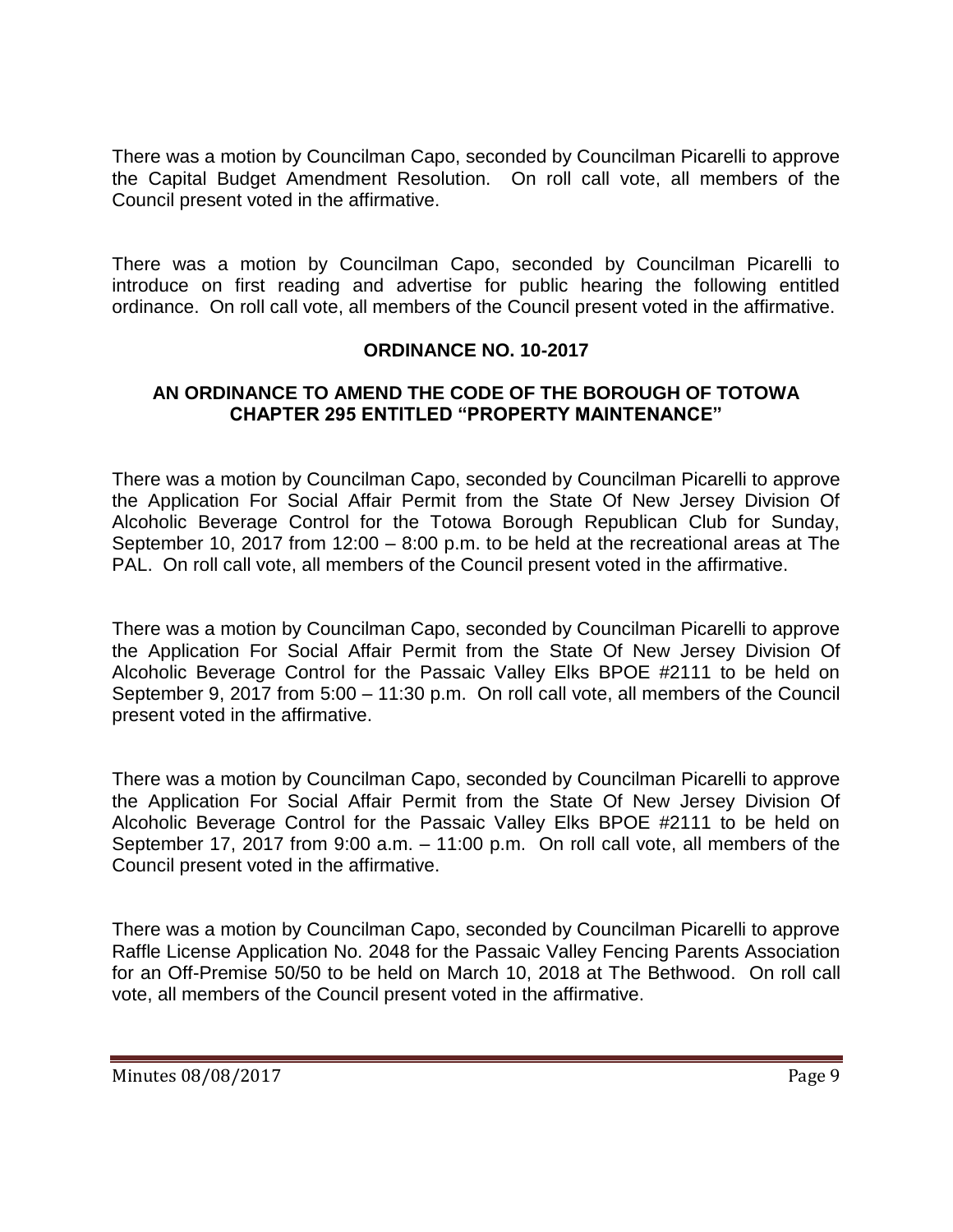There was a motion by Councilman Capo, seconded by Councilman Picarelli to approve Raffle License Application Nos. 2049 & 2050 for Saint Peters Haven for a Tricky Tray and On-Premise 50/50 to be held on September 14, 2017 at The Bethwood. On roll call vote, all members of the Council present voted in the affirmative.

Council President D'Angelo announced that we would now go into executive session and would return, but may or may not have a resolution to the personnel item being discussed.

The following occurred in executive session:

The following people were present: Council President Lou D'Angelo, Councilwoman Carolyn Fontanella, Councilwoman Debra Andriani, Councilman Anthony Picarelli, Councilman William Bucher, Councilman John Capo, Municipal Clerk Joseph Wassel and Alternate Municipal Attorney Kristin Corrado.

Council President D'Angelo asked Borough Clerk Wassel to give a synopsis/history of DPW Laborer Michael Baron's employment with the Borough of Totowa. Borough Clerk Wassel explained the Sick Bank and Michael Baron's employment history.

A conversation ensued between the Council Members with many questions being asked and answered.

After further discussion the consensus was that:

- This is something that we have approved in the past.
- We will extend his Sick Bank pending an update from his doctor.
- He will be required to use his eleven (11) remaining vacation days this year to offset his sick days.

There was a motion by Councilman Bucher, seconded by Councilman Capo to authorize the extension of Michael Baron's Sick Bank. On roll call vote, all members of the Council present voted in the affirmative.

There was a motion by Councilman Bucher, seconded by Councilman Capo to return to open session. On roll call vote, all members of the Council present voted in the affirmative.